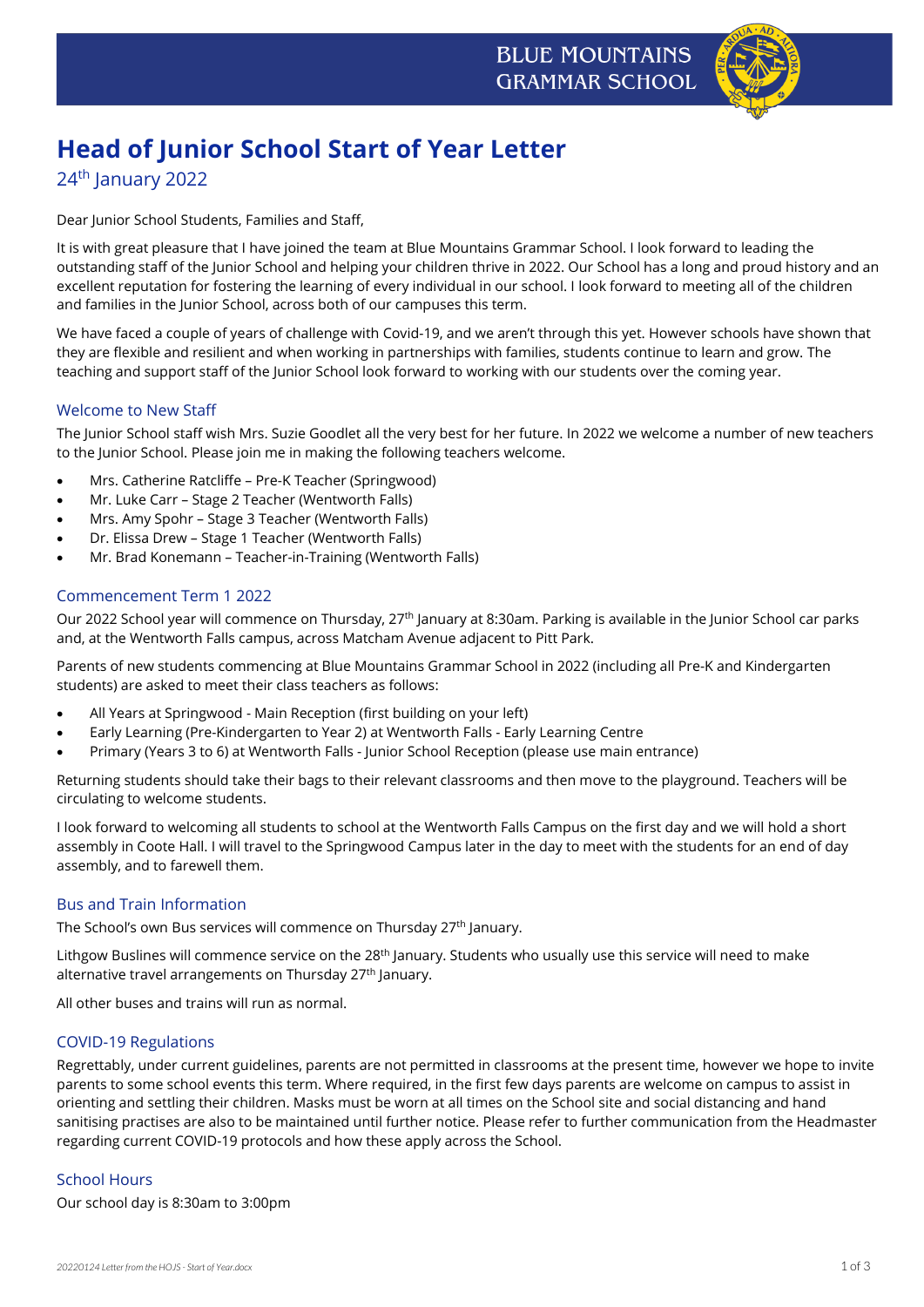

### Outside School Hours Care

Junior School (Springwood) - Before School Care operates in the Junior School (Springwood) from 7:30am to 8:30am and After School Care operates from 3:15pm to 6:00pm

Junior School (Wentworth Falls) - After School Care operates in the Junior School (Wentworth Falls) from 2:50pm to 5:30pm. Please note that there is no Before School Care service at the Wentworth Falls campus.

### School Uniform and Personal Items

Please also note that although it is optional for students to wear their blazers in Term 1, students in all Year groups are to be in full School uniform (including blazers, with the exception of Pre-Kindergarten students) for Commencement.

Students will also be required to wear their blazers for the Junior School Photo Day on Monday 14th March (Springwood) and Wednesday 16th March (Wentworth Falls) as applicable. Further information regarding Photo Day will be provided nearer the date.

All stationery items that students will need for learning will be supplied by the School. If students wish to supplement these with items such as pencil cases, they are welcome to do so. We ask that all such items are clearly labelled, along with all uniform items, especially blazers and hats!

### Communication and the School Portal

Good communication between School and home is vital and so it is imperative that if you alter your email address or your contact details, you advise the School promptly of these changes so that your records can be amended. and A key resource in this communication is the School's Parents' Portal, Mezzo. Mezzo contains regular practical information, the School calendar, excursion notes/details, academic reports etc. Parents are encouraged to regularly check the Portal for updates and to check the family information contained therein.

Recently you were forwarded an email containing activation and log in details for your Mezzo account. If you have any questions regarding this, please contact Mrs Arrell on karell@bmgs.nsw.edu.au (Wentworth Falls) or Mrs Boros at eboros@bmgs.nsw.edu.au (Springwood) who will be able to assist you.

#### 2022 Terms and Events

The 2022 Term Dates are available on the School website and the dates of planned events for Term 1 are enclosed with this communication. Further information will be sent as the term progresses and please be aware that these might change.

Kind regards,

**Mrs. Rachael Newton** Head of Junior School